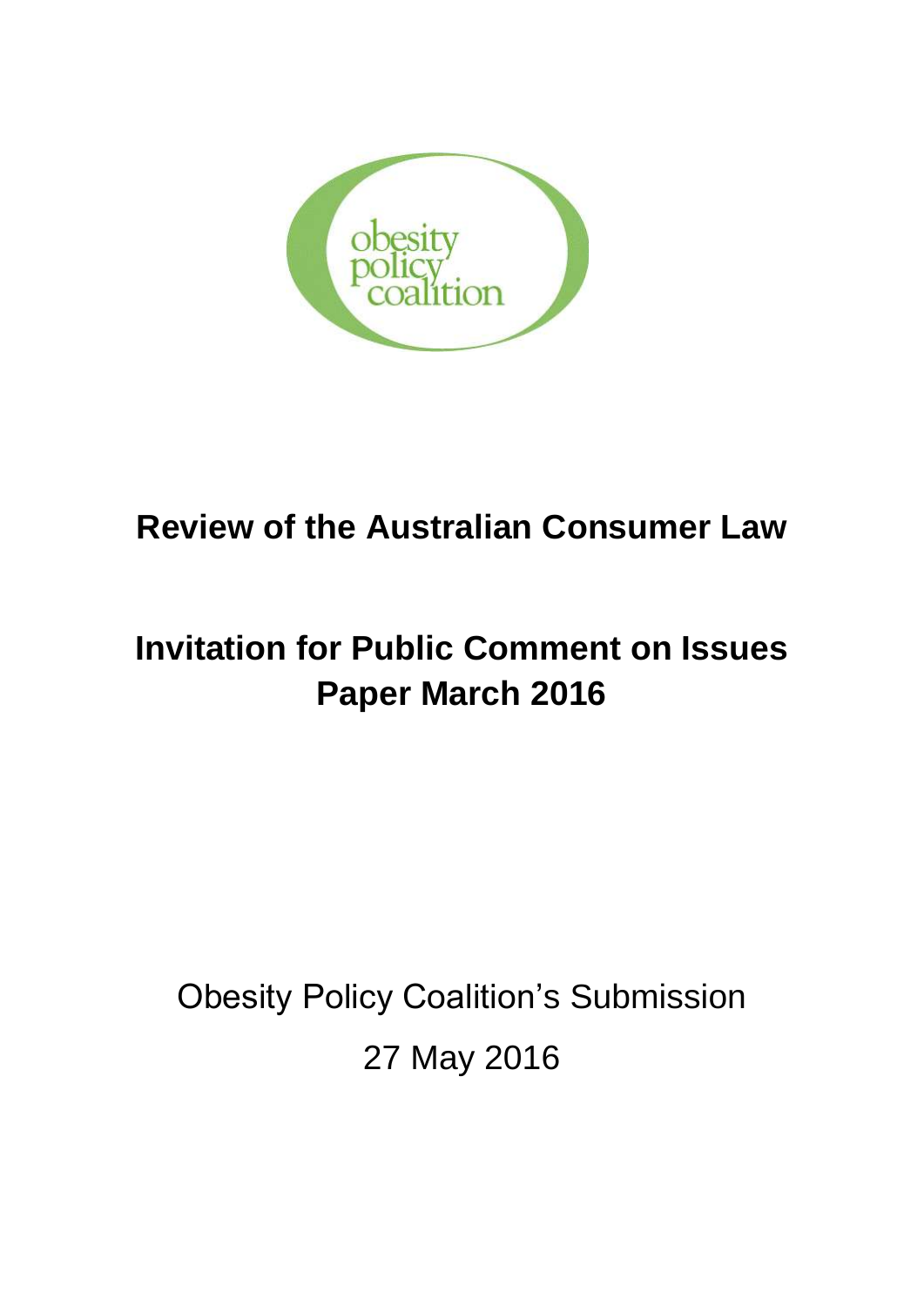## **1. Introduction**

The Obesity Policy Coalition (OPC) is a coalition between Cancer Council Victoria, Diabetes Victoria and the World Health Organization (WHO) Collaborating Centre for Obesity Prevention at Deakin University. The OPC advocates for evidence-based policy and regulatory change to address overweight, obesity and unhealthy diets in Australia.

We are grateful for the opportunity to comment on Consumer Affairs Australia and New Zealand's issues paper on the review of the Australian Consumer Law (ACL). The OPC's primary interest is in improving the application and enforcement of the ACL in the area of marketing food and beverages, particularly to children.

The OPC has made numerous referrals to the Australian Competition and Consumer Commission (ACCC) under the ACL about misleading food labelling and the particular focus of the OPC is whether the ACL fulfils its role in protecting vulnerable consumers, namely children, from misleading or deceptive conduct and false or misleading representations by the food and beverage industries. The OPC sees this as a particularly significant role as it believes that the current scheme of regulation of marketing and advertising does not provide adequate protection for children.

## **2. Background**

-

## The problem of marketing of children's food products

The marketing of unhealthy children's food is an increasingly important issue in Australia and internationally. The National Health Survey for 2014-15 reports that 27.4% of children ages 5-17 are overweight or obese.<sup>1</sup> Obese children have a 25-50% chance of becoming obese adults, and this chance increases to 78% for older obese adolescents.<sup>2</sup> Obesity is a leading risk factor for chronic disease including cardiovascular disease, type 2 diabetes and some cancers.<sup>3</sup> Diabetes is the fastest growing chronic condition in Australia, with an estimated 280 Australians developing diabetes every day.<sup>4</sup>

Poor diet has been found to be a significant health risk. A global study of the burden of disease has found that the two highest risk factors contributing to the burden of disease in Australia are unhealthy diet and a high body mass index.<sup>5</sup> This is particularly troubling as the National Health Survey reports that the proportion of energy from discretionary foods for children aged 2-18 years was 38.5%. <sup>6</sup> The Australian dietary guidelines describe discretionary food as the foods and drinks not necessary to provide the nutrients the body needs, but that may add variety. However, many of these are high in saturated fats, sugars, salt and/or alcohol, and are therefore described as energy dense.<sup>7</sup>

There is compelling evidence that food advertising influences children's food preferences, requests and consumption, and is a probable causal factor in weight gain and obesity. $8$  It also undermines healthy eating messages from parents, schools and government. This is of serious concern when over a quarter of Australian children are overweight and obese. Food

 $<sup>1</sup>$  Australian Bureau of Statistics, Australian Health Survey: First Results, 2014-2015</sup>

<sup>2</sup> A Must and R Strauss (1999) "Risks and consequences of childhood and adolescent obesity" 23(Supp2) *International Journal of Obesity Related Metabolic Disorder* 1999 S2-11 <sup>3</sup> World Health Organization Obesity: preventing and managing the global epidemic, Report of a WHO consultation. Technical

Report Series 894. Geneva, 2000.

Diabetes Australia Fast Fact[s http://www.diabetesaustralia.com.au/Understanding-Diabetes/Diabetes-in-Australia/](http://www.diabetesaustralia.com.au/Understanding-Diabetes/Diabetes-in-Australia/)

<sup>5</sup> Global Burden of Disease Study 2010 Results 1990-2010, Seattle United States; Institute for Metrics and Evaluation (IHME), 2013.

 $^6$  Australian Bureau of Statistics, Australian Health Survey: First Results, 2011-2012

<sup>7</sup> NHMRC 2013, *Australian Dietary Guidelines*, Canberra: National Health and Medical Research Council

 $8$  G Cairns, K Angus and G Hastings, 'The extent, nature and effects of food promotion to children: A review of the evidence to December 2008] Geneva: World Health Organisation, 2009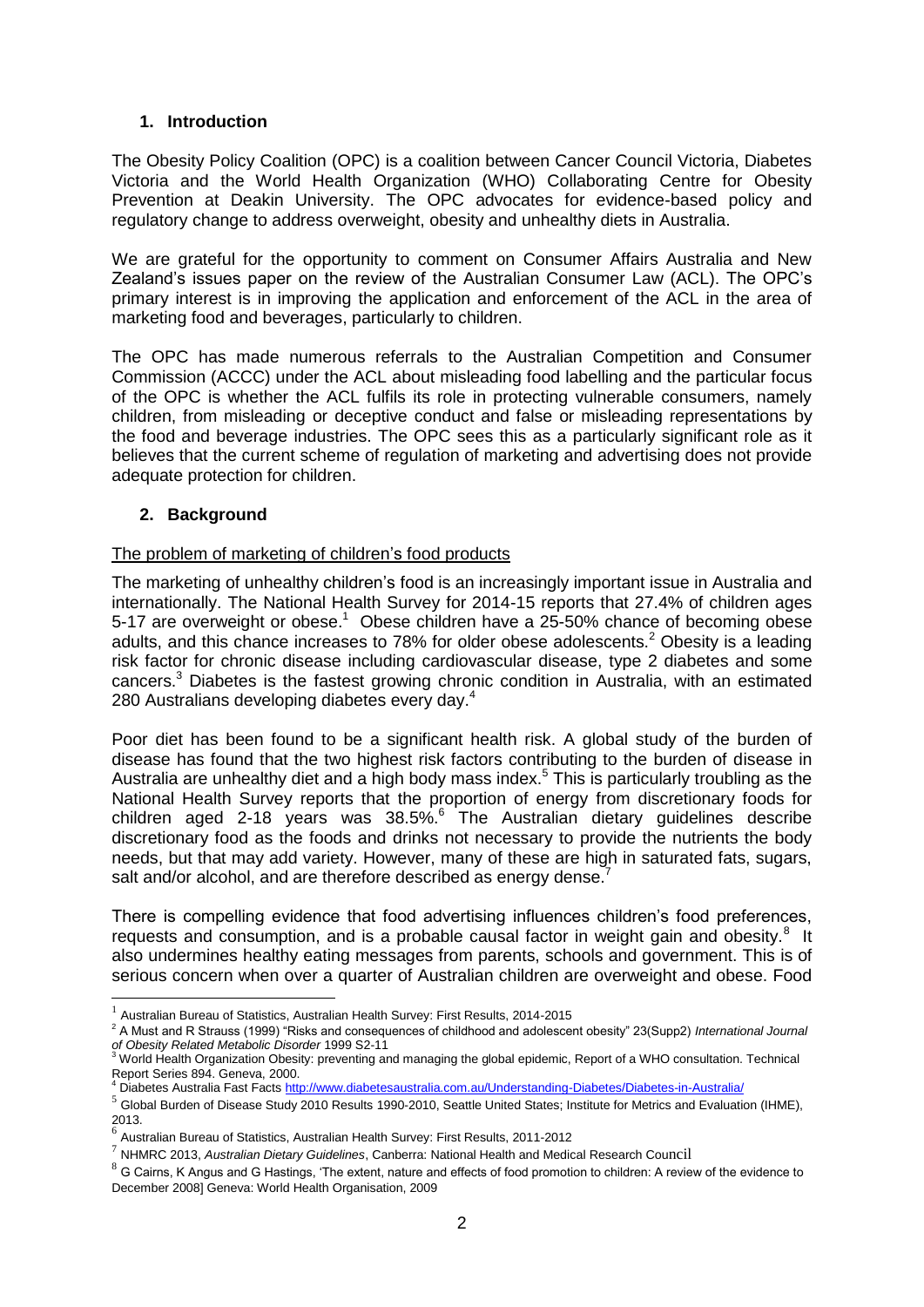advertising to children also raises serious ethical concerns, as children do not have the cognitive capacity to understand and resist the influence of advertising.<sup>9</sup>

The World Health Organisation (WHO), Australia's Preventative Health Taskforce and numerous public health groups and experts have urged the introduction of effective controls on unhealthy food advertising as part of a comprehensive approach to reducing the risks of poor diet and weight gain.<sup>10</sup> Since 2010, the WHO has conclusively recognised that a relationship exists between children's exposure to unhealthy food advertising and harmful food behaviours and health outcomes. Systematic reviews of the evidence in Australia and internationally clearly demonstrate that unhealthy food advertising influences children's food preferences, requests and consumption and is a probable causal factor in weight gain and obesity.<sup>11</sup>

Apart from advertising directed primarily to children, there are marketing campaigns directed at parents and carers suggesting which products they should purchase and highlighting particular nutritional content and health or other benefits. In an increasingly busy and complex world, parents are vulnerable to suggestions about how best to feed their children and are influenced in their decision-making by marketing. They need to be able to rely on the material available in determining their choices.

The value of food and liquor retailing in Australia grew by 4 per cent in 2012-13 to \$141.4 billion and the proportion of total household expenditure spent on food and beverages was 19.1%<sup>12</sup>. As a consequence, the marketplace is highly competitive and there is huge investment in marketing, which includes packaging, labelling and all forms of advertising. The role of the ACL in protecting vulnerable consumers is vital in this marketplace, particularly as the OPC believes that the current scheme of regulation of marketing and advertising does not provide adequate protection.

#### ACCC and food marketing complaints

The role of the ACCC is to ensure that those in the food industry comply with relevant provisions of the ACL when marketing children's food. The provisions that are traditionally relied upon are the provisions of the ACL that relate to misleading or deceptive conduct and false or misleading representations. In the 10 years the OPC has been active in the sector it has referred 11 complaints to the ACCC. These complaints, almost without exception, related to foods that which were presented as healthy cereals and snack foods for children. The complaints asserted that either misleading claims were made about the contents or omissions made about the contents of the products. Parents who are trying to make the best

-

<sup>&</sup>lt;sup>9</sup> Kunkel D, Wilcox BL, Cantor J, Palmer E, Linn S & Dowrick P. Report of the APA Task Force on Advertising and Children. Washington DC: American Psychological Association, 2004,

<sup>&</sup>lt;http://www.apa.org/releases/childrenads.pdf <sup>10</sup> World Health Organization. Set of recommendations on the marketing of foods and non-alcoholic beverages to children. Geneva: World Health Organization, 2010. Available at http://whqlibdoc.who.int/publications/2010/9789241500210\_eng.pdf ; Final report of the Preventative Health Taskforce (2009) Australia: the Healthiest Country by 2020, available at http://www.preventativehealth.org.au/ ; MacKay S, Antonopoulos N, Martin J, Swinburn B. A comprehensive approach to protecting children from unhealthy food advertising. Obesity Policy Coalition, Melbourne, 2011, available at http://www.opc.org.au/paper.aspx?ID=foodadvproposal&Type=policydocuments#.VQDp47ccSUk

<sup>11</sup> Cairns et al, Systematic reviews of the evidence on the nature, extent and effects of food marketing to children. A retrospective summary (2013) 62 Appetite 209; Boyland E J and Halford J C G, Television advertising and branding; Effects of eating behaviour and food preferences in children (2013) 62 Appetite 236; Jennifer Harris et al, Priming Effects of Television Food Advertising on Eating Beahvior (2009) 28(4) Health Psychology 404; G Cairns, K Angus and G Hastings, The extent, nature and effects of food promotion to children: A review of the evidence to December 2008, Geneva: World Health Organisation, 2009; G Hastings et al. Review of the research on the effects of food promotion to children (Final report), Prepared for the Food Standards Agency, 22 September 2003; B Kelly et al, Monitoring food and non-alcoholic beverage promotions to children (2013) 14 Obesity Reviews (Suppl 1) 59; Shin-Yi Chou, Inas Rashad and Michael Grossman, Fast-Food Restaurant Advertising on Television and Its Influence on Childhood Obesity (2005) 51 Journal of Law and Economics 599 B Kelly et al, Monitoring food and non-alcoholic beverage promotions to children (2013) 14 Obesity Reviews (Suppl 1) 59.

Institute for Health Metrics and Evaluation, Global Burden of Disease Country Profile data for Australia (2014), available at www.healthmetricsandevaluation.org

<sup>12</sup> Australian Food Statistics, Australian Department of Agriculture, available at agriculture.gov.au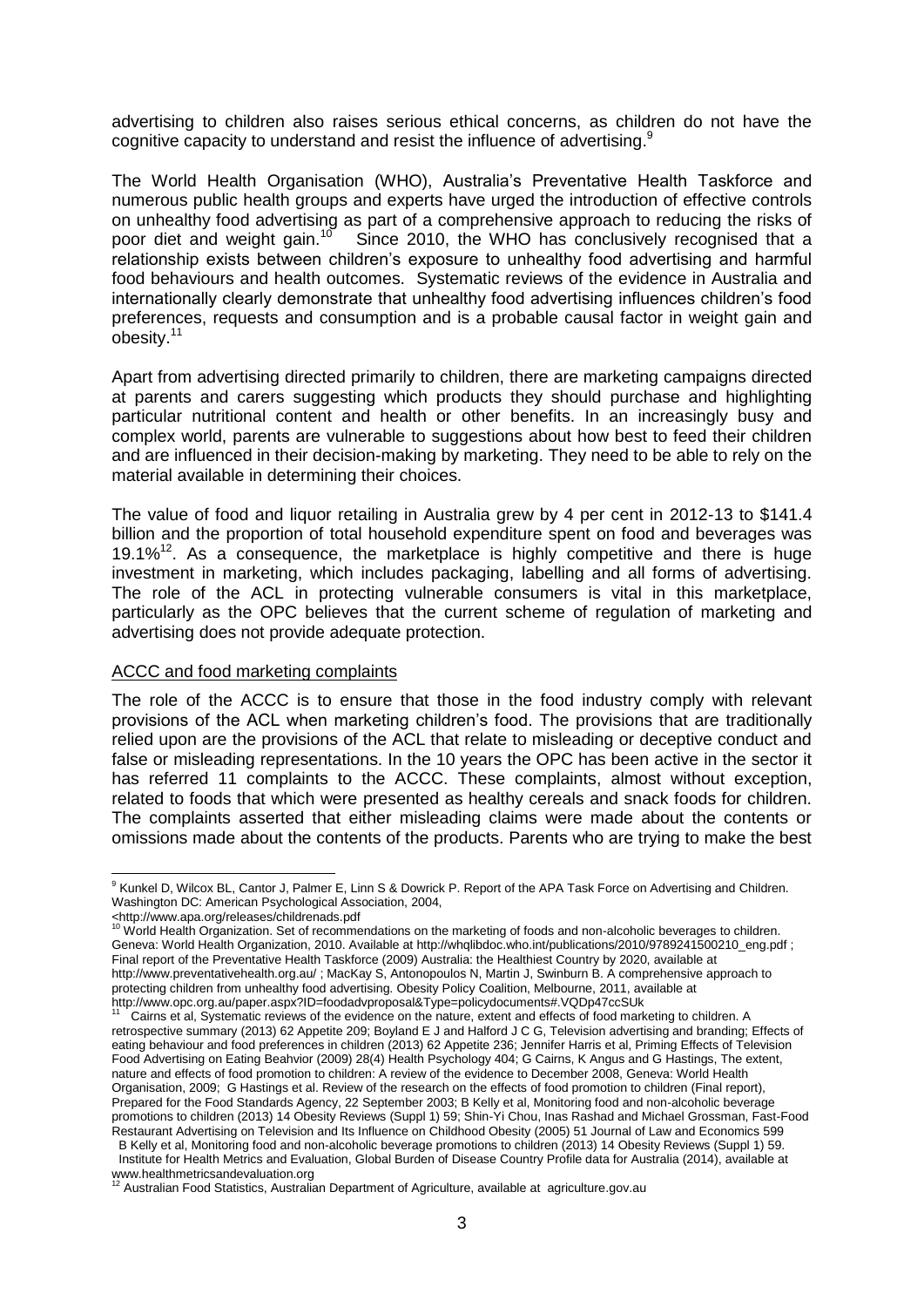decisions for their children's health need to be in a position to rely on the material presented to them. It is vital that the ACCC protects the consumer and ensures that the food industry is required to promote their foods in a manner which does not mislead.

#### Current regulation of food marketing

Labelling of food is currently regulated by the Australian and New Zealand Food Standards Code (the Code). The Code imposes significant labelling requirements and conditions on making nutrition content and health claims. The Code does not regulate all claims that are found on food packaging, only certain descriptions of food. For instance, a product must satisfy specific criteria before it may be labelled "good source of dietary fibre" or "low in salt'. However, claims such as "natural", "nutritious", "healthy" and many others are not regulated by the Code. This is why the role of the ACL is vital in ensuring that false or misleading claims about food are investigated, to protect those vulnerable to such claims, including children and those who purchase food for children.

There is a vast amount of food advertising to children on television in Australia, most of which is for unhealthy products.<sup>13</sup> Food advertisers also frequently target children with integrated campaigns that run across a range of channels, including children's magazines, websites, outdoor media, direct mail, digital engagement, email and food packaging.<sup>14</sup> Promotional techniques used by food companies to target children include offers of 'premiums' with products, such as free toys and competitions, endorsements by popular children's personalities or characters, 'tie-in' promotions of products with children's films 'advergames' (computer games) on food company websites, and children's clubs on food company websites.<sup>15</sup> Leading advertisers spend millions on advertising, with McDonald's, Nestle and Mars spending \$74.1m, \$59.4m and \$32.9m respectively in 2013.<sup>16</sup>

Despite the significant amount of marketing of children's products, there is no specific government regulation of unhealthy food advertising to children in Australia. The Children's Television Standards are the only government regulations dealing with advertising to children. They only apply to advertising on free-to-air television during "P" and "C" classified children's programs and not during periods when most children watch television. Food advertising to children through other media is self-regulated by the food and advertising industries under voluntary codes. These codes do not apply to higher rating programs that children may watch, do not cover all forms of promotion, do not apply to all food advertisers, and contain unclear and inadequate nutrition criteria. As a result these codes are ineffective for reducing children's exposure to unhealthy food advertising. Further these codes do not cover food labelling, packaging or marketing aimed at adults who are purchasing food for children, or that is aimed at both adults and children. These are the areas where the ACCC has taken enforcement action.

<sup>-</sup><sup>13</sup> Kelly B, Chapman K, King L Hebden L. Trends in food advertising to children on free-to-air television in Australia. Australian and New Zealand Journal of Public Health 2011; 35(2): 131-134

For more information, see the OPC's Policy Briefs o[n Food Advertising to Children](http://www.opc.org.au/downloads/positionpapers/policy-brief-food-advertising-to-children.pdf) and Advertising unhealthy products to [children through advergames, online activities, apps and social media.](http://www.opc.org.au/downloads/positionpapers/policy-brief-advertising-new-media-online.pdf)  <sup>15</sup> *Ibid*

<sup>16</sup> Australia's Top Advertisers. Ad News, 21 March 2014.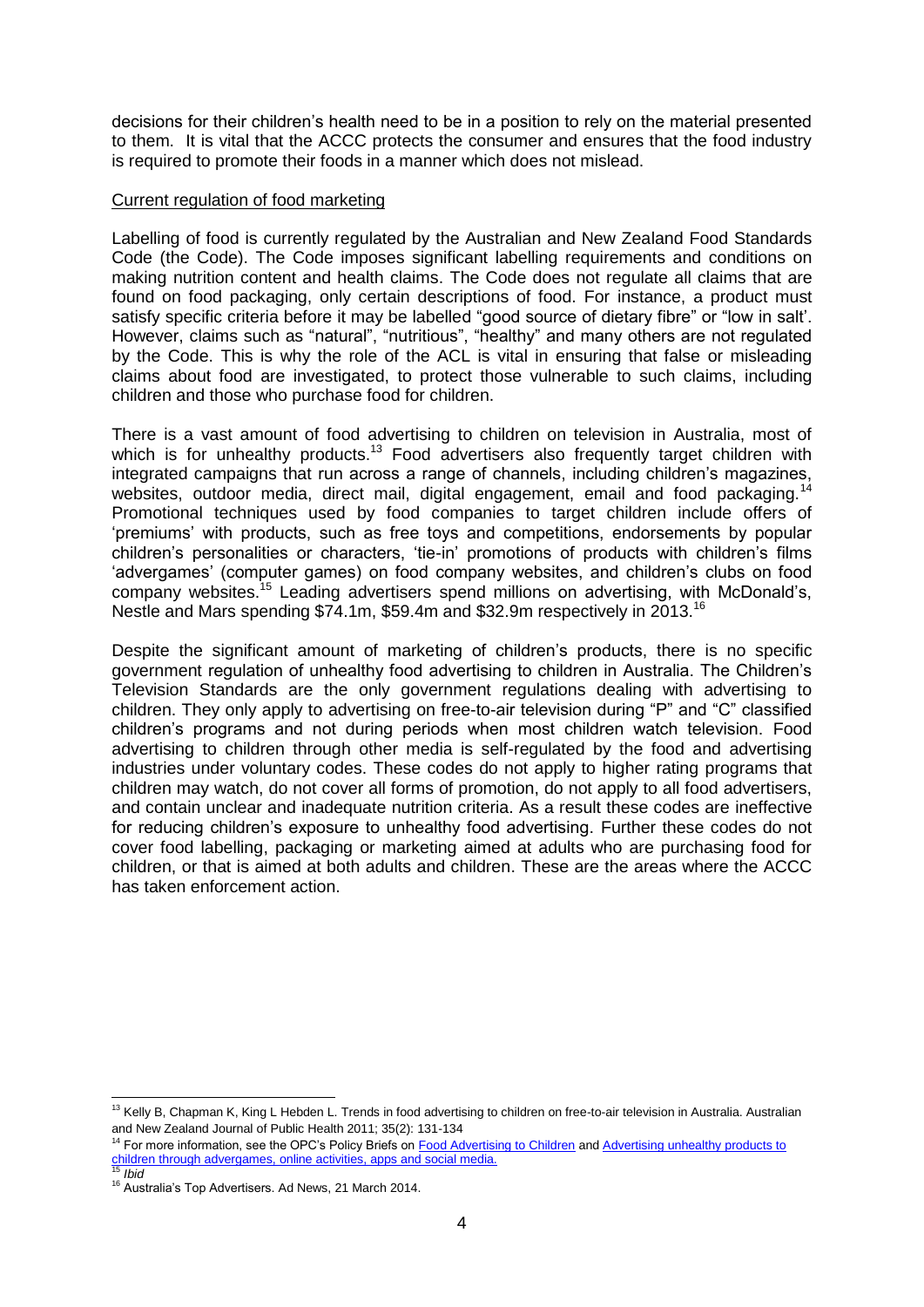## **3. Recommendations**

## ACCC should pursue more complaints about food marketing to children

This submission supports the ACCC's pursuit of both misleading or deceptive conduct and false or misleading representation claims against food and beverage companies marketing unhealthy products designed for children and encourages the ACCC to exercise its discretion and give its compliance and enforcement priority to these cases.

The OPC submits that it is particularly important for the ACCC to take action to prevent misleading, false or deceptive marketing in the food and beverage industries because of its broader public health consequences. This type of marketing has the potential to confuse consumers as they try and interpret information and to undermine public health messages about healthy eating, and negatively affect consumers' health. Promoting consumption of fresh fruit and vegetables, and avoidance of foods high in fat, sugar or salt, are important public health strategies, which aim to improve diets and assist prevention of obesity and chronic disease. The ACCC should prioritise investigative and enforcement action to ensure that these strategies are not undermined by marketing that creates misleading impressions about the content or health benefits of food and beverage products, particularly when the products are high in fat, sugar or salt. We believe there is scope for the ACCC to address some of the problems with this marketing by more actively enforcing the ACL in relation to misleading marketing practices of food companies, particularly misleading claims about the content of products, and selective promotion of products' nutritional contents to create misleading overall impressions of healthiness.

In doing this, the ACCC would be acting in accordance with one of the core purposes of the *Competition and Consumer Law Act 2010* which is to provide consumers with protection in their dealings with business. The ACCC Compliance and Enforcement Policy 2016 sets out factors to be considered by the ACCC in to determining which complaints to give compliance and enforcement priority. Application of these priorities would support the prioritisation of complaints concerning food marketing particularly aimed at children. These include factors such as whether the "conduct detrimentally affecting disadvantaged or vulnerable consumer groups" and "where the ACCC action is likely to have a worthwhile educative or deterrent effect".<sup>17</sup>

The ACCC enforcement and compliance policy states<sup>18</sup> that it is unlikely to pursue matters which are more appropriately resolved under an industry code of practice. The OPC's belief that the current advertising industry practices are inadequate to protect children, strengthens the argument for the ACCC considering more complaints about food marketing to children.

In 2006, the ACCC acknowledged the importance of the application of the Trade Practices Act (as it then was) to food industry representations by producing food descriptor guidelines for the food industry. The guide states that preventing and remedying misleading and deceptive representations about food and beverages is part of the ACCC's role to monitor and enforce compliance with the Act.<sup>19</sup> It provides practical guidance on how the legislation has been applied to representations about food. The OPC recommends that the ACCC continue to provide guidance and clarity to consumers and industry on the application of the ACL to food industry representations by updating the 2006 guidelines.

<sup>-</sup><sup>17</sup> 2016 ACCC Compliance Policy, (February 2016), p2

<sup>&</sup>lt;sup>18</sup> ibid <sup>19 19</sup> Food and Beverage Industry- Food Descriptor Guidelines to the Trade Practices Act, ACCC, (November, 2006)